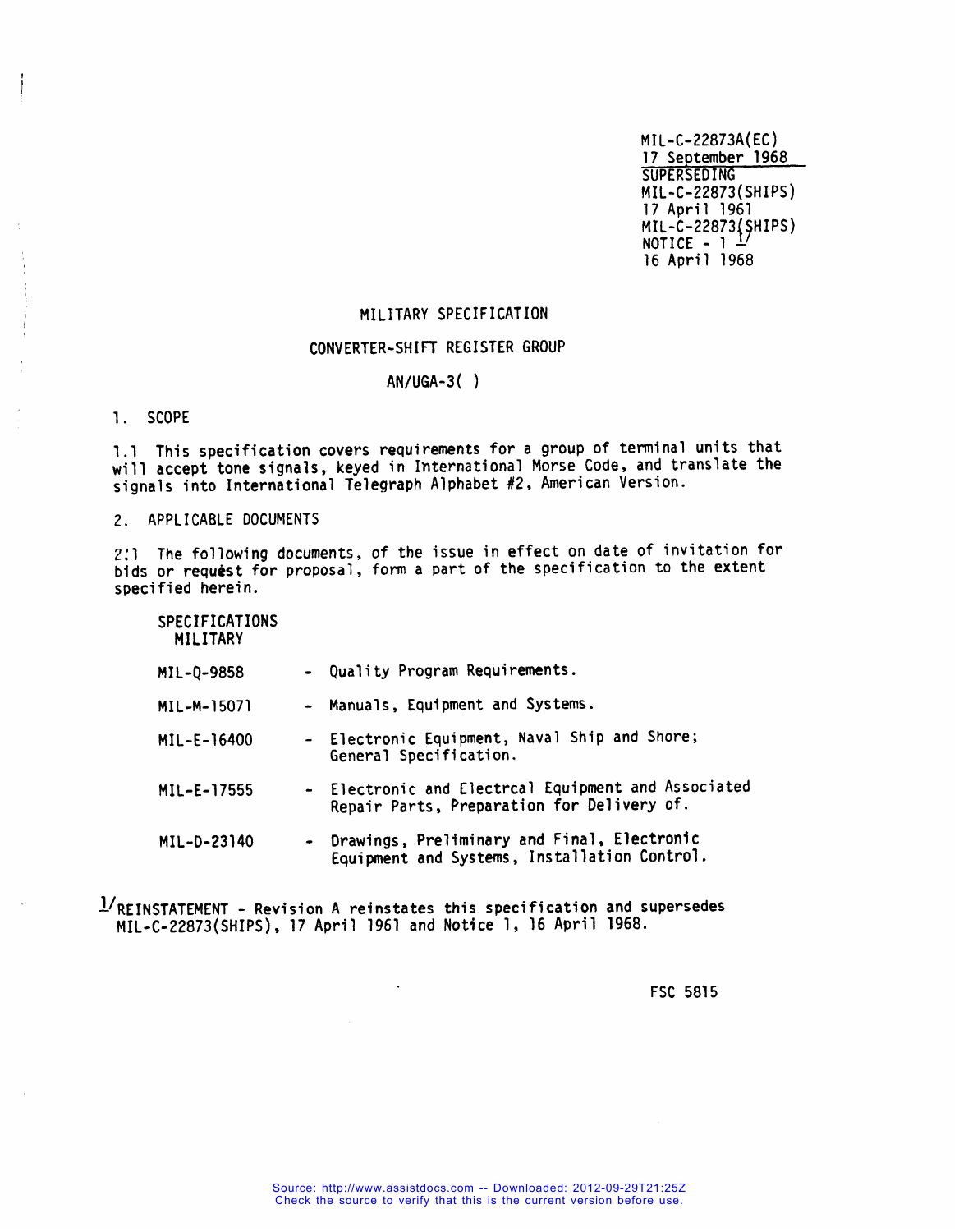| <b>STANDARDS</b><br>MILITARY |                          |                                                                                                  |
|------------------------------|--------------------------|--------------------------------------------------------------------------------------------------|
| MIL-STD-105                  |                          | Sampling Procedures and Tables for Inspection<br>by Attributes.                                  |
| $MIL-STD-108$                |                          | - Definitions of and Basic Requirements for<br>Enclosures for Electric and Electronic Equipment. |
| MIL-STD-189                  |                          | - Racks, Electrical Equipment 19-inch and<br>Associated Panels.                                  |
| MIL-STD-454                  |                          | - Standard General Requirements for Electronic Equipment.                                        |
| MIL-STD-461                  |                          | Electromagnetic Interference Characteristics,<br>Requirements for Equipment.                     |
| MIL-STD-749                  |                          | - Preparation and Submission of Data for Approval<br>of Nonstandard Electronic Parts.            |
| MIL-STD-756                  |                          | - Reliability Prediction.                                                                        |
| MIL-STD-781                  |                          | - Reliability Tests: Exponential Distribution.                                                   |
| MIL-STD-785                  | $\overline{\phantom{0}}$ | Requirements for Reliability Program (For Systems and<br>$Equipment$ .                           |
| PUBLICATIONS<br>MILITARY     |                          |                                                                                                  |
| MIL-HDBK-217                 |                          | Reliability Stress and Failure Rate Data for<br>Electronic Equipment.                            |

**(Copies of specifications, standards, drawings and publications required by suppliers in connection with specific procurement functions should be obtained from the procuring activity or as directed by the contracting officer.)**

**3. REQUIREMENTS**

**3.1 Desiqn objectives. The equipment shall be such as to attain the Design objectives of MIL-E-16400.**

- **3.2 Reliability and maintainability.**
- **3.2.1 Reliability**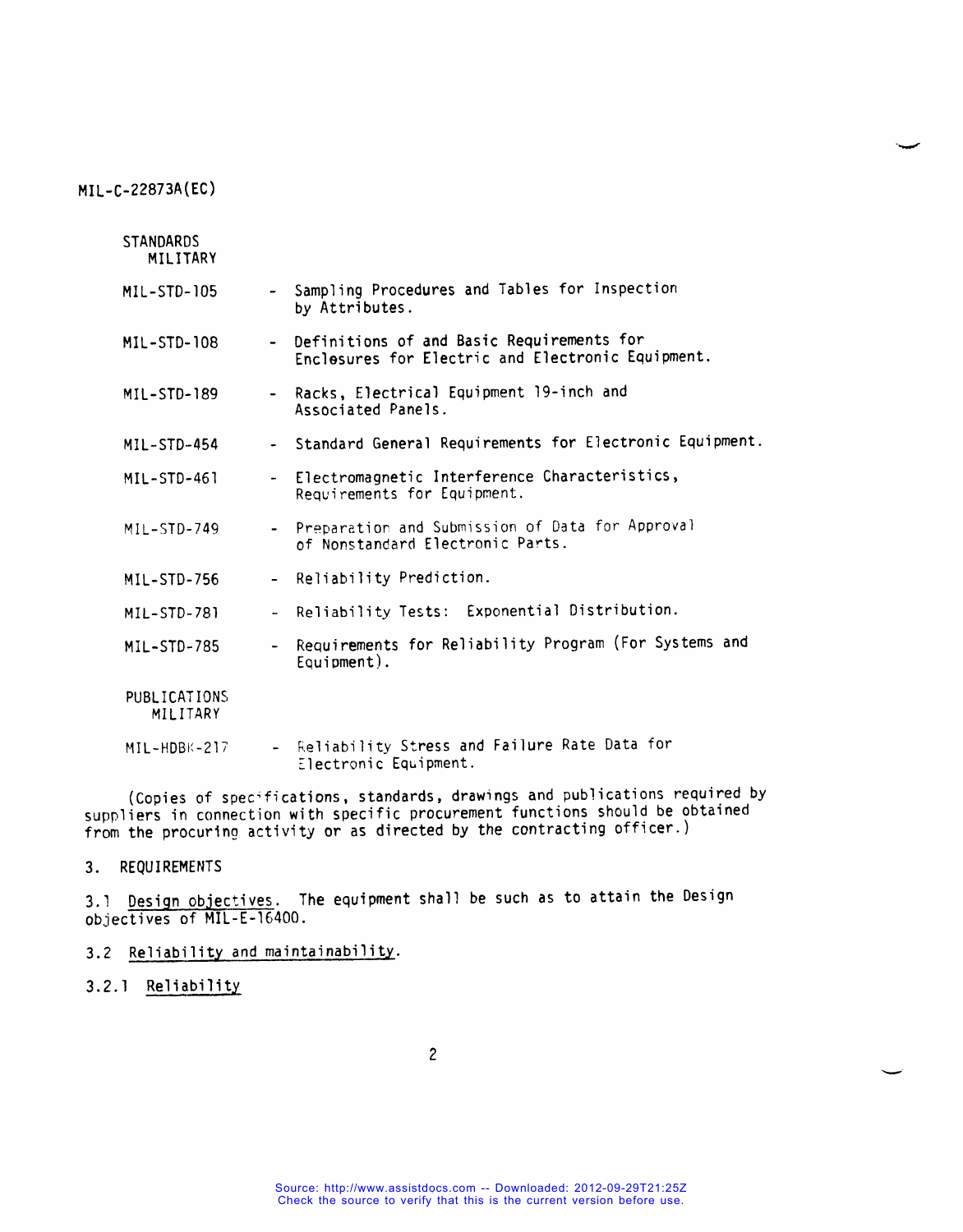**W-C-22873A(EC)**

**3.2.1.1 Quantitative reliability requirements. The equipment shall be designed for a specified mean-time-between-failure (MTBF), (eo), of 25@0 hours.**

**3.2.1.2 Reliability proqram plan. The contractor shall prepare for approval, a reliability program plan in accordance with the requirements of this specification and the requirements of MIL-STD-785. The reliability program plan shall describe the tasks to be performed and the procedures for conducting and controlling the reliability program. The reliability program plan shall describe the applicability or non-applicability of each paragraph of MIL-STD-785. A detailed reliability program plan shall be submitted to the procuring activity, twenty (20) days after contract award, for approval, with an information copy to NAVELEX Code 047.**

**3.2.1.3 Reliability precfictione A design reliability prediction shall be performed in accordance with the procedures described in MIL-HDBK-217 based on stress factors and part populations. The prediction shall be based on the operational requirements of this specification for a shipboard environment. The source and applicability of all failure data used for the reliability prediction shall be documented in a reliability prediction report. A report shall be submitted one hundred and twenty (120) days after contract award to the procuring activity, with an information copy to NAVELEX Code 047, on the procedures, results and conclusions of the reliability prediction.**

**3.2.1.4 Reliability testing. Reliability testing shall be performed in accordance with 4.6.**

**3.2.1.5 Reliability reports. The contractor shall prepare a report on the procedures, results, and conclusions for the reliability activities of 3.2.1 and the reliability program ~lan. Reports shall be submitted within ten days after work completion of each reliability activity to the procuring activity with an information copy to NAVELEX Code 047.**

**3.2.2 Maintainability. The AN/UGA-3( ] shall be constructed** to **provide ease of accessibility for replacements of all parts.**

**3.3 Design requirements.**

 $\mathbf{I}$ 

**3.3.1 General desiqn. The Converter-Shift Register Group shall consist of two major units; a comparator-filter assembly to convert Morse keyed tone signals into neutral dc telegraph signals, a converter-shift register that will accept neutral dc Morse and translate into International Telegraph Alaphabet #2.**

**3.3.1.1 The converter unit shall be capable of operation independently of the comparator-filter assembly.**

**3.3.2 Material and parts. The material and parts used in the construction of this equipment shall be selected in accordance with MIL-E-16400. Semiconductor elements shall conform to !lIL-STD-454. Approval to w non-standard Parts shall be processed in accordance with MIL-STD-749. Items or processes which require approval of the procuring activity are listed in MIL-E-16400.**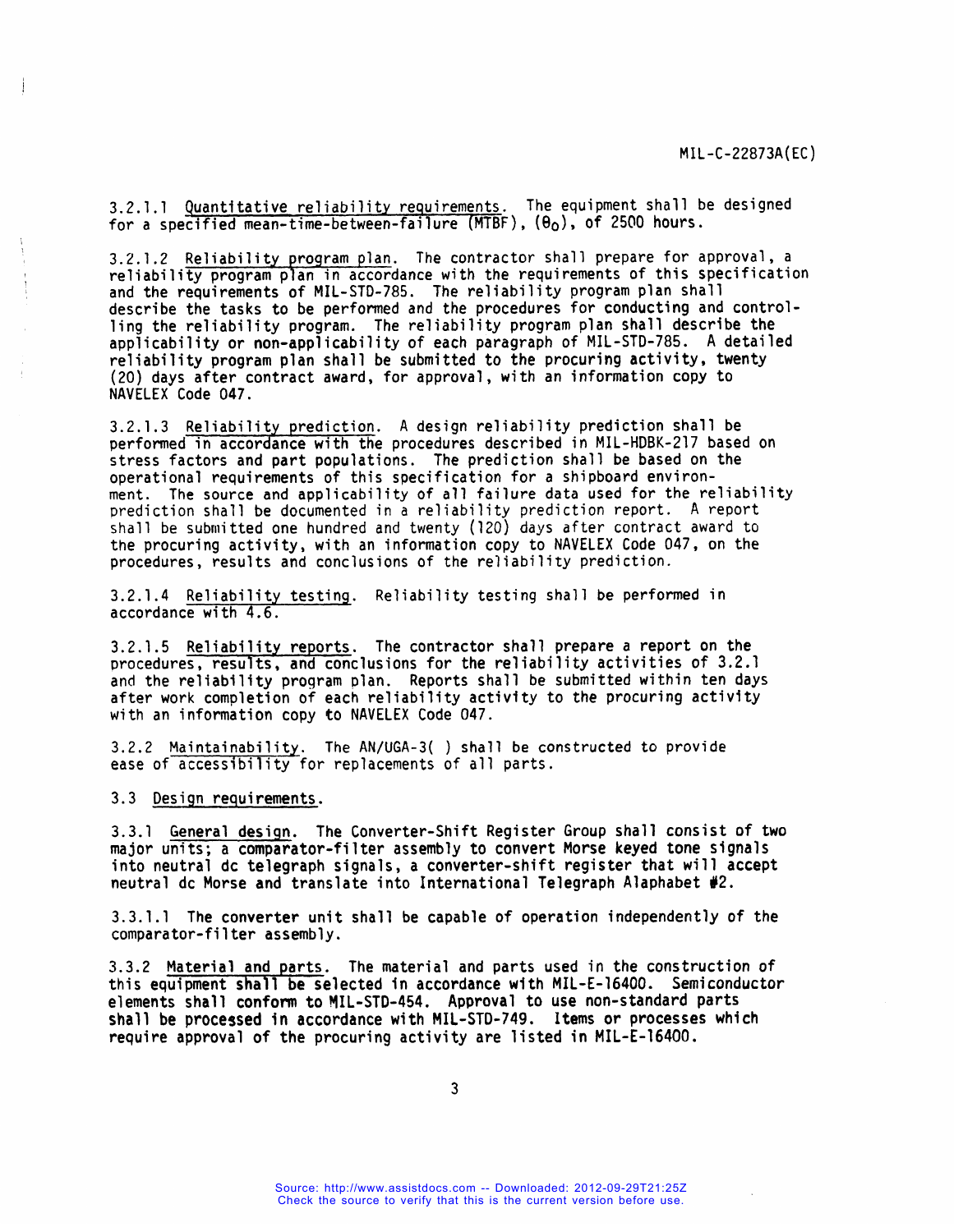**3.3.3 Environmental conditions. The equipment shall meet the requirements of MIL-E-16400 for temperature (Class 4 of Table II), and humidity.**

**3.4 Electrical requirements.**

**3.4.1 Primary power. Primary power shall be single phase 120 volts ac ~10 percent at 50 or 60 Hz 25 percent.**

**3.4.2 Fuses and blown fuse indicators. Fuses and blown fuse indicators shall be provided, located on the front panel.**

**3.4.3 Tests points and test features. Test points and test features shall be providei% accordance with MIL-E-16400.**

**3.4.4 Printed wiring. Printed wiring, in accordance with MIL-E-16400, shall be used as extensively as possible, in the form of plug-in circuit boards. Modular construction shall be used throughout the equipment.**

**3.4.5 Radio interference and undesired radiation. Radio interference and undesired radiation shall be within the requirements of MIL-STD-461 for class lC equipment.**

**3.5 Mechanical requirements.**

**3.5.1 The two units comprising the Converter Group shall be housed in two separate enclosures, suitable for mounting in a standard 19-inch relay rack conforming to MIL-STD-189, or bulkhead mounting without a separate rack.**

**3.5.1.1 Degree of enclosure. Degree of enclosure shall be as defined for open, protected, in MIL-STD-108.**

-.

.

-

**3.5.2 External finish. External finish shall be in accordance with MIL-STD-16400, for coating and treatments.**

**3.5.3 Size and Weiqht. The equipment shall be designed to meet size limitations of MIL-E-16400 for submarine installation. Height shall be a standard multiple of 1-3/4 inches, not to exceed 17.5 inches. Depth shall not exceed 23 inches, measured from the back side of the front panel, not including connectors. Weight shall be the minimum necessary to achieve the specified performance, reliability and maintainability.**

**3.5,4 Shock, vibration and inclinationfi The equipment shall meet the shock, vibration and inclination requirements of MIL-E-16400. Resilient shock mountss shall be provided as part of the equipment if required.**

**3.5.4.1 Accessibility. The equipment shall be designed so that all installation, maintenance and operating procedures may be performed from the front of the cabinet, and the cabinet may be mounted with its rear surface and side surfaces against bulkheads or other equipment.**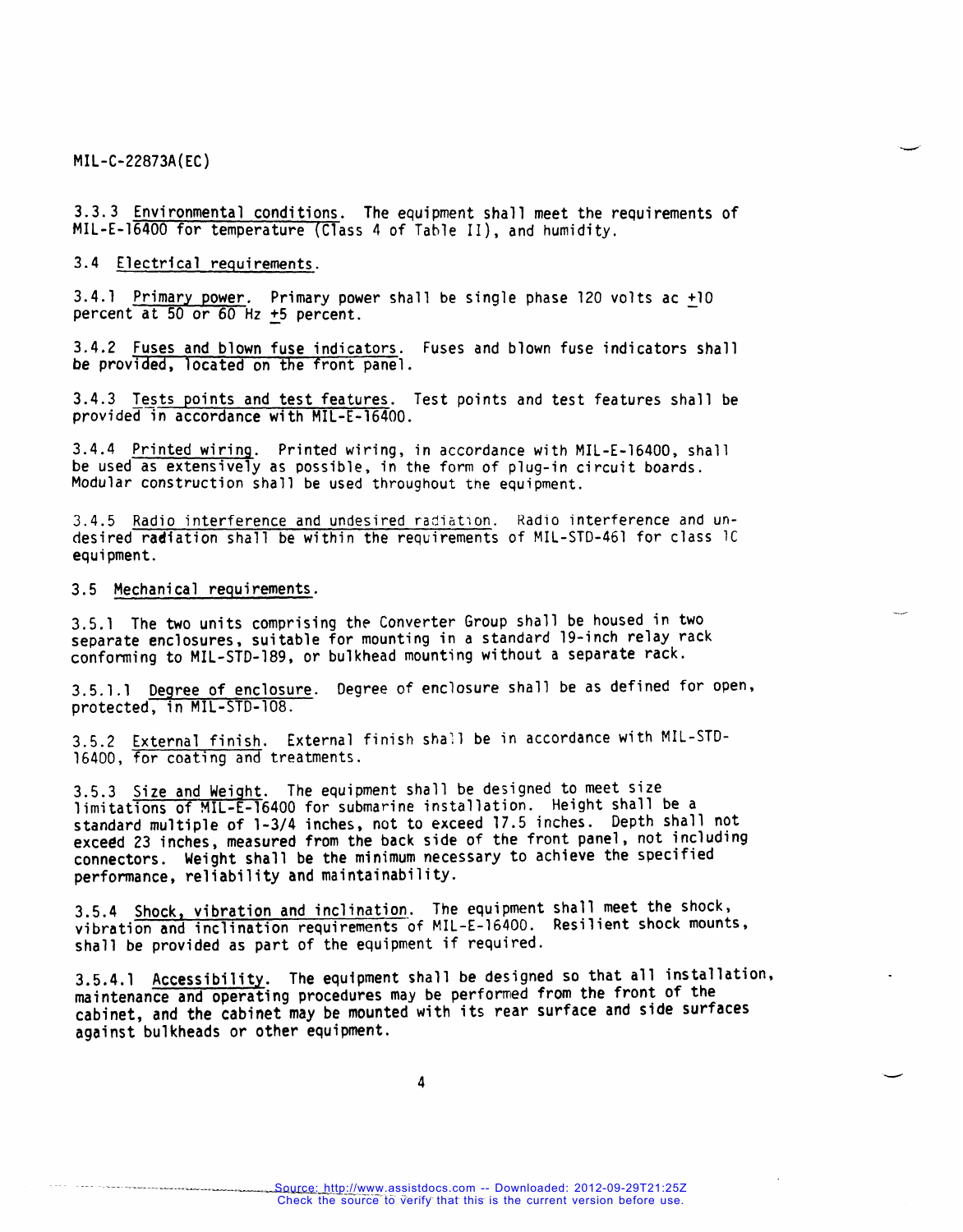**3.5.5 Comparator-Filter functional requirements.**

**3.5.5.1 The comparator-filter unit shall accept as input the Morse keyed tone output of a radio receiver, at 7000 Hz 315Hz. Input speeds shall be 10 to 110 words per minute (wpm).**

**3.5.5.2 Input impedance. Input impedance shall be nominal 6000 ohms, ungrounded.**

**3.5.5.3 Acceptable input level shall be O dBm, ~dB.**

**3.5.5.4 The equipment shall function properly with an input signal having a 10 dB signal to noise ratio. Suitable filters shall be incorporated for reducing the effect of noise and spurious signals.**

**3.5.5.5 A suitable oscilloscope shall be incorporated for visual indication of the centering of the incoming audio frequency.**

**3.5.5.6 The comparator-filter shall provide two outputs for SifWlttIf'EOUS uSe: a 1000 HZ regeneratetiau~ia signal suitable for headphone monitoring, and a neutral** loop circuit for keying the associated Morse/teletype converter-shift **register.**

**3.5.6 Control motor assemblv. A control motor assembly shall be provided, for mechanical connection to the associated receiver. Its function is to keep the frequency of the receiver tone output within the operating tolerance of the comparator-filter assembly.**

**3.5.6.1 The control motor assembly shall be designed to be mounted on an AN/SRR-11, AN/BRR-3 or similar type receiver. It shall provide a minimum of 4 inch-ounces of stalled torque.**

**3.5.7 Terminals shall be provided for monitoring the receiver output.**

**3.6 Corlverter-ShiftRegister functions] requirements.**

**3.6.1 The Converter shall accept Morse signals as derived from the output of the comparator-filter. Alternately, the Converter shall accept on-off keying from an external Morse keyed circuit.**

**3.6.2 International Morse code at speeds of 10 to 100 wmp shall be translated to CCITT Alphabet #2, American version, with output speeds of at lease 45.5, 50, 56.9 and 75 bauds, and standard 7-unit start-stop code.**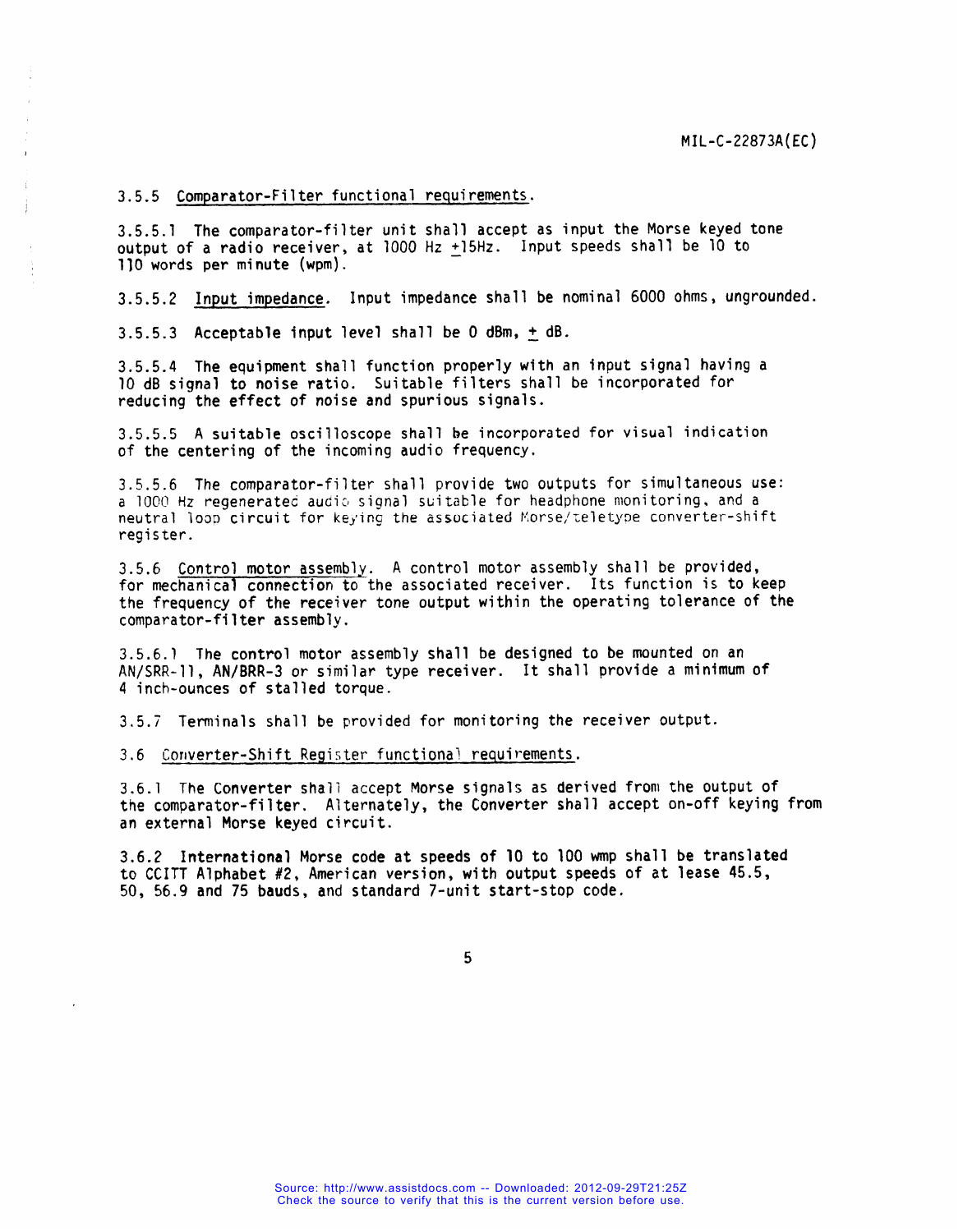**3.6.3 The output shall be capable of keying a standard 60 mA, 130 V neutral loop. Loop current will be supplied by station battery.**

**3.6.4 Provision shall be made for reversing the signal sense.**

**3.6.5 Total distortion of the output signals shall be less than 5 percent.**

**3.6.6 Converter logic shall provide for translation of all 26 letters of the English alphabet and 10 numerical digits. The following punctuation marks shall appear as upper-case teleprinter symbols:**

| <b>MORSE</b>          | UPPER CASE TELETYPE |
|-----------------------|---------------------|
| $dash \ldots$         |                     |
| $interrogation$       |                     |
| $color ---.$          |                     |
| $\ddot{\mathsf{S}}$ - |                     |
| parentheses -.--.-    |                     |
| period $. - . - . -$  | М                   |
| comma $-- \cdot --$   | N                   |
| apostrophe .----.     |                     |
| semicolon $-:-:-$ .   |                     |
| fraction $-.-.$       |                     |
| quotation mark .--.   |                     |

**3.6.6.1 In addition, the logic shall recognize the Morse characters ~ ---- and ~-...- ~and ~shall be translated to carriage return, line feed, line-feed.**

**3.6.6.2 Morse II (.. ..) shall be translated as a teleprinter space character, when preceded by** *a* **word space and followed by a word space.**

**3.6.6.3 Provision shall be made for automatic insertion, upon receipt of the first teleprinter space (SP) character following the 64th teleprinter character after a previous carriage return (CR),** *line* **feed (LF), of an internally generated CR, LF combination. The same combination shall be inserted in any case when 72 characters have been received since last CR, LF.**

**3.7 The converter logic shall automatically compute and adjust for input speeds of 10 to 35 wpm. For speeds above 35 wpm, front panel adjustment may be provided.**

**3.7.1 Operating at.a rate within an anticipated range of speed, the logic shall compensate for instantaneous variation in input rate within 25 percent the average rate.**

**6**

-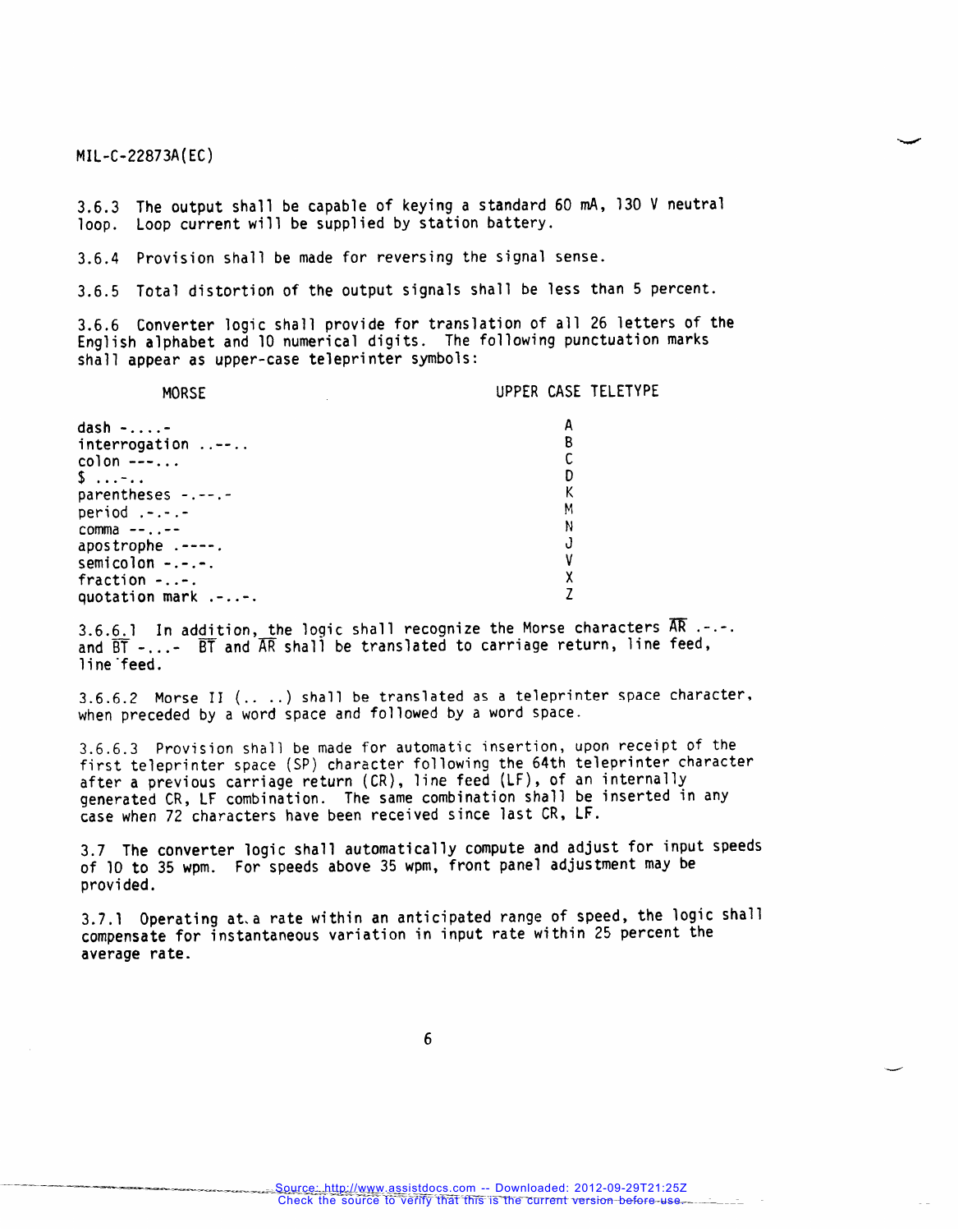**3.7.2 Test facilities, A built-in one-character generator shall be supplied to provide.a simulated signal for making tests and adjustments. Fifty I characters are required to check the register and matrix. The special function section requires** upper and **lower-case** characters and the characters,  $\overline{AR}$ ,  $\overline{BT}$ **and the double character** II. **This one-character generator shall be the means of testing all parts of the circuitry associated with the characters without the need for an external signal.**

**3.8 Supplementary requirements of MIL-E-16400 shall be met, except that instruction plates are not required.**

**3.9 Drawinqs and manuals. When required by contract or order, instruction manuals shall be Type II in accordance with MIL-M-15071, and installation drawings shall be in accordance with MIL-D-23140.**

**3.10 Workmanship. Workmanship shall be in accordance with MIL-STD-454.**

**4. QUALITY ASSURANCE PROVISIONS**

**4.1 Responsibility for Inspection. Unless otherwise specified in the contract or Purchase order, the supplier is responsible for the performance of all inspection requirements as specified herein. Except as otherwise specified, the supplier may utilize his own facilities or any commercial laboratory acceptable to the Government. The Government reserves the right to perform any of the inspections set forth in the specification where** such inspections **are deemed necessary to assure supplies and services conform to prescribed requirements.**

**4.1.1 Contractor's quality assurance system. The contractor shall provide and maintain an effective inspection and quality control system acceptable to the Government covering the supplies under the contract. The quality control system shall be in accordance with specification of !41L-Q-9!358.A current written description of the system shall be submitted to the fiavalElectronic Systems Command, Washington, D.C. 20360 via the cognizant Government inspector, for system approval, sixty (60) days prior to preproduction inspection. If preprociuction inspection is not required, the written description of the quality control system shall be submitted for approval sixty (60) days prior to production inspection. An advance copy shall be forwarded to the Naval Electronic Systems Command, Attention: NAVELEX Code 047. The written description shall include flow charts showing the complete flow of material from inspection on receipt, through all manufacutring processes, to final shipment. The various processes and inspection positions shall be clearly identified on the flow charts and cross referenced** *to* **the detailed inspection procedures and criteria of the written description of the quality control system. Any changes to the approved**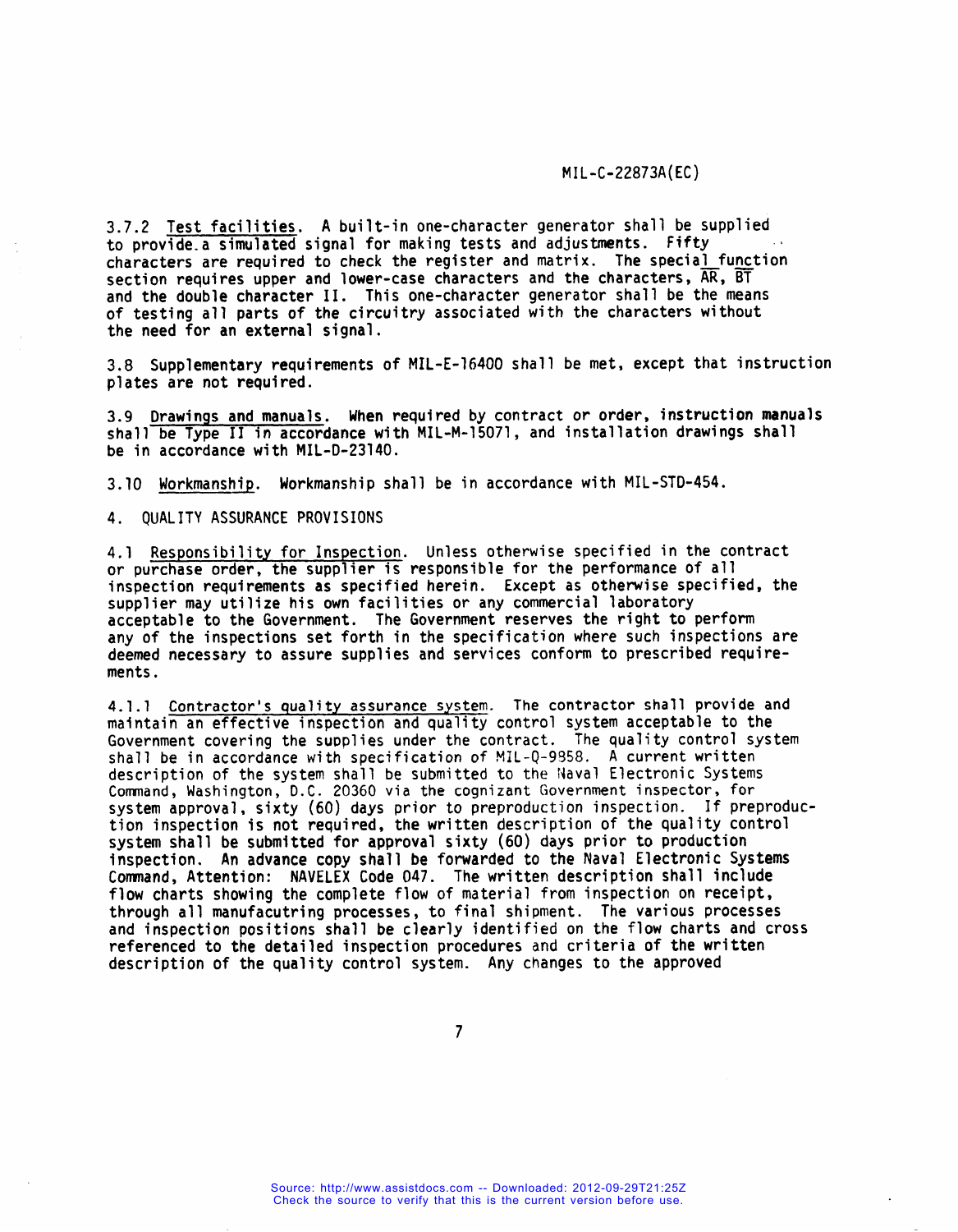**quality control system which might affect the degree of assurance required by this specification or other applicable documents shall be submitted to the Naval Electronic Systems Comnand for approval prior to use.**

**4.1.2 Government verification. All quality assurance operations performed by the contractor will be subject to Government verification at any time. Verification will consist of (a) surveillance of the operations to determine that practices, methods, and procedures of the written sysiem description are being properly applied, and (b) Government product inspection to measure quality of product to be offered for acceptance. Failure of the contractor to 7romPtly correct deficiencies discovered by him or of which he is notified shall be cause for suspension of acceptance until corrective action has been made or until conformance of product to prescribed criteria has been demonstrated.**

**4.1.3 Tests, Test equipment and test procedures. The contractor shall submit a list of proposed tests and written test Procedures includinq test equipment and tolerance limits to be used in testing' nreprcduction or first article and production equisment to !iAVELE}:,via ~h~ Guf:ernmsntinspector. fcr ]-sl~iei~a~~**  $approd,$  **sixty** (60) days prior to beginning preproduction or first article **tests. An advance copy shall be forwarded to NAVELEX Code 05112 and NAVELEX Code 047. Each test shall be identified in accordance with 4.2 as to classification. The contractor may, at his option, submit the production pcrtion sixty (60) days prior to beginning production.**

**4.2 Classification of inspection. The method of examination and testing of the equipment fall within the following classifications:**

—

- **(a) preproduction inspection**
	- **(b) Quality conformance inspection**
		- **(1) Production inspection**
			- **(2) Production control inspection**
		- **(3) Environmental tests**
- **(c) Reliability testing**

**4.3 Preproduction inspection. Preproduction inspection shall consist of all examination and testing necessary to determine compliance with requirements specified herein. Preproduction inspection shall consist of the tests specified in MIL-E-16400 and approved in accordance with 4.1.3 herein except that the following will not be required:**

- **(a) Water cooling**
- **(b) Enclosure test**
- 
- **(c) Noise (d) Salt spray test**
- **(e) The Accelerated life test (see 4.6.1)**

<sup>-...—.</sup>\_ - ——=. \_ .-—.B.W. ~.. —.-.-==— . . . . . . Source: http://www.assistdocs.com -- Downloaded: 2012-09-29T21:25Z Check the source to verify that this is the current version before use.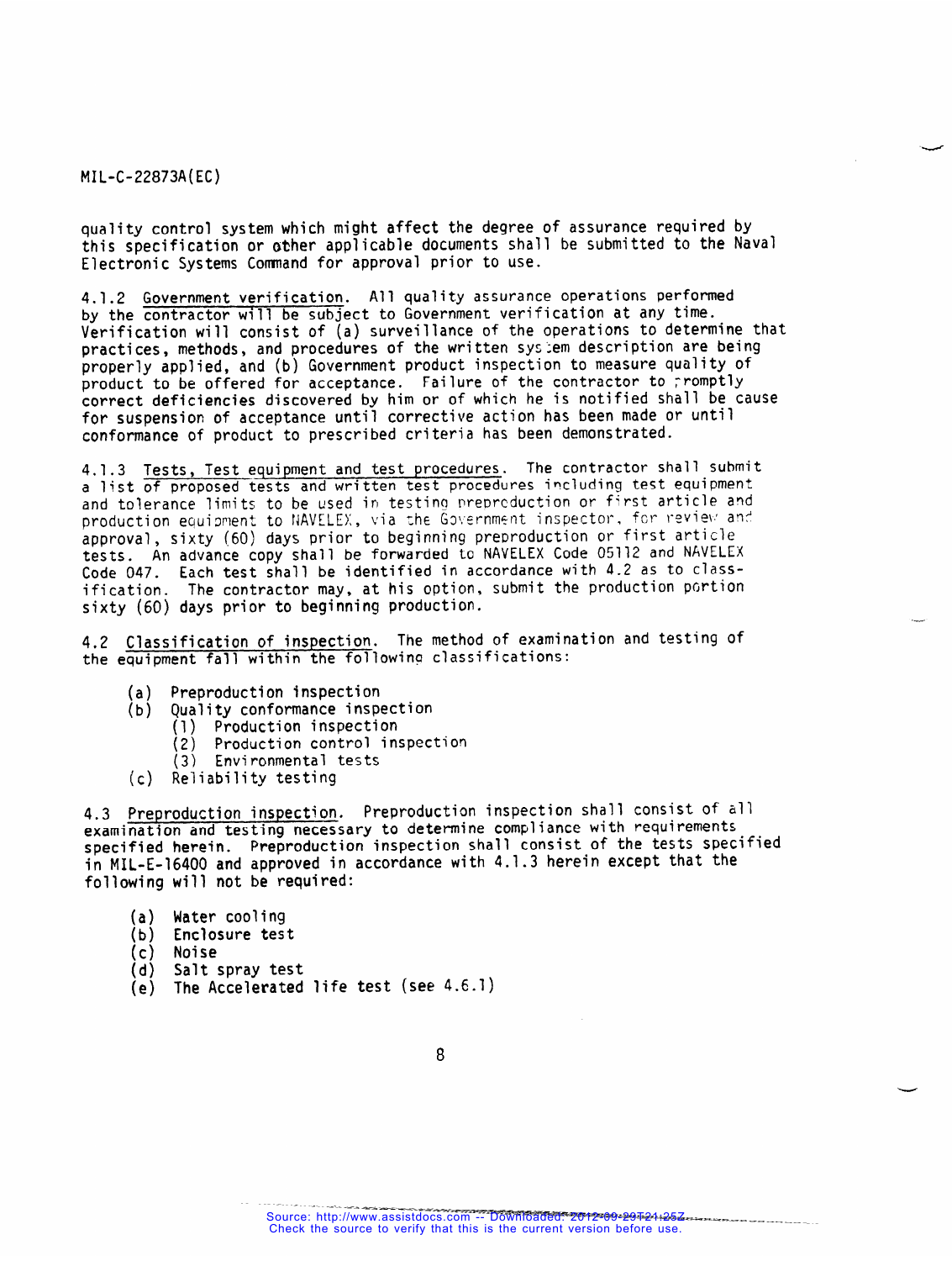**4.3.1 Preproduction inspection report. Six (6) copies of the preproduction** inspection report shall be submitted within thirty (30) days of completion of **the preproduction inspection to the Naval Electronic Systems Command, Washington, D.C., 20360, via the Government inspector, for review and approval. An advance copy shall be forwarded to NAVELEX Code 05112. The preproduction inspection report shall indicate specification compliance limits as well as actual performance test results. The contractor shall certify that, on the basis of the report, the equipment does or does not comply with specification requirements.**

### **4.4 Quality conformance inspection.**

**4.4.1 Production inspection. Production inspection shall be made on every equipment offered for dellvery. The inspection shall** comprise such examination **and testing as will prove the workmanship and reveal the omissions and errors of the production process such as functional and performance tests at a limited number of points, tests which detect hidden defects of material. Production inspection shall consist of the tests approved in accordance with 4.1.3 and shall include the following:**

| Inspection              | Reference Paragraph |  |  |
|-------------------------|---------------------|--|--|
| (a) Surface examination | 4.5.1               |  |  |
| (b) Operating test      | 4.5.2               |  |  |

**4.4.2 Production control inspection. Production control inspection, including sampling, shall conform to table I and to the procedures for special inspection levels of MIL-STD-105. The inspection level shall be S-4 for normal, tightened, and reduced inspection. Production control inspection shall be performed on equipments that have passed production inspection. The equipment shall satisfactorily meet the requirements of Production control inspection prior to release for shipment.**

**Table I - Production control inspection.**

|                                                  | Inspection                     | Reference   | AQL% |
|--------------------------------------------------|--------------------------------|-------------|------|
| $\begin{array}{c} (a) \\ (b) \\ (c) \end{array}$ | Supply line voltage            | 3.4.1       | 6.5  |
|                                                  | Heat test                      | MIL-E-16400 | 6.5  |
|                                                  | Power                          | MIL-E-16400 | 6.5  |
| (d)                                              | Controls & Control<br>Circuits | MIL-E-16400 | 6.5  |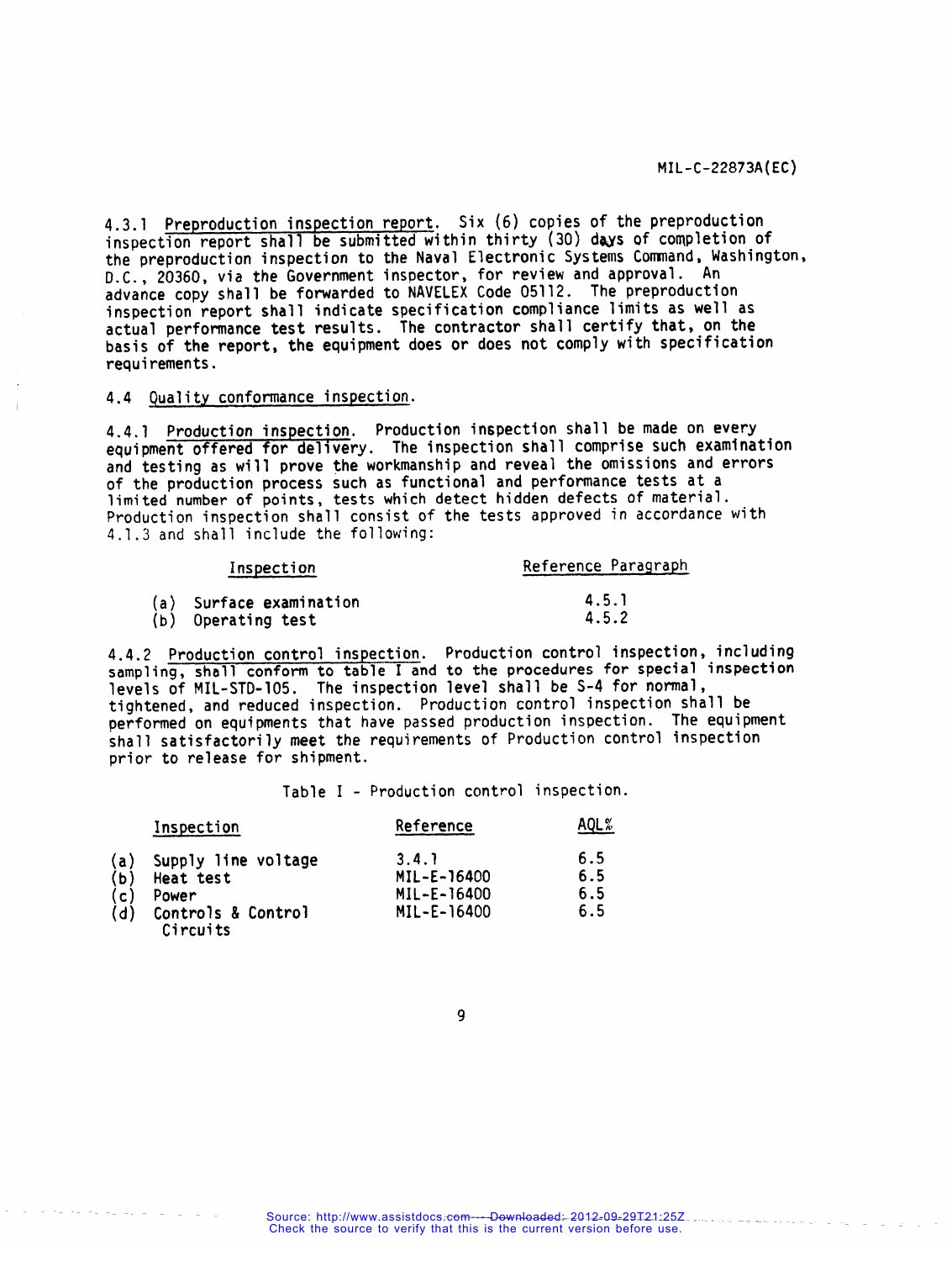**4.4.2.1 Rejected lots. If an inspection lot is rejected, the supplier may withdraw the lot from further inspection. The supplier may also rework a rejected lot to correct the defective units and reinspect the lot using tightened inspection. Rejected lots shall be kept separate from new lots and shall not lose their identity.**

**4.4.2.2 ——Non conformance —— and retest. If a sample unit.fails a test soecified in 4.4.2, the contractor shall immediately investigate the cause of failure and shall report to the Government inspector the resl'ltsthereof and details of the corrective action taken to correct units of pr]duct which were manufactured with the same conditions, materials or processes. Tl(eequipment shall then be retested.**

**4.4.2.3 Corrective action. If corrective action results in a change of part(s), circuit layout or the mechanical arrangement, or if the government inspector does not consider that the corrective action will enable the product to meet specified requirements, or if the contractor cannot determine the cause of failure, the matter shall be referred immediately to the contracting officer. It shall then be determined by the command or agency concerned whether correction should** be made to the equipments already delivered under the contract.

**4.4.2.4 Reinspection of conforming production control test units. Unless otherwise specified, sample units which have been subjected to and Passed production control inspections may be accepted on the contract provided they are resubjected to and pass production inspection after repair of all visible damage.**

**4.4.3 Environmental inspection. Environmental inspection shall be performed as part of the preproduction inspection in accordance with 4.3 on equipment or equipments that have passed production inspection as specified in 4.4.1.**

**4.5 Inspection procedures.**

**4.5.1 Surface examination. Equipment shall be examined for workmanship, assembly.**  $hat{fit}$ ,  $hat{materials}$ ,  $hat{s}$ ,  $hat{s}$ ,  $hat{s}$ ,  $hat{s}$ ,  $hat{s}$ ,  $hat{s}$ ,  $hat{s}$ ,  $hat{s}$ ,  $hat{s}$ ,  $hat{s}$ ,  $hat{s}$ ,  $hat{s}$ ,  $hat{s}$ ,  $hat{s}$ ,  $hat{s}$ ,  $hat{s}$ ,  $hat{s}$ ,  $hat{s}$ ,  $hat{s}$ ,  $hat{s}$ ,  $hat{s}$ ,  $hat{s}$ ,  $hat{s}$ ,  $hat{s}$ ,  $hat{s}$ ,  $hat{s}$ ,  $hat{s}$ ,  $hat{s}$ ,  $hat{s}$ , **specified herein.**

**4.5.2 Operating test. The Converter-Shift Register Group, and the Converter Unit independently, shall be energized and subjected to an operating test to insure qualitatively the proper functioning of the equipment. This test shall include but not be limited to steps to verify compliance with the requirements of 3.5.4, 3.5.5, 3.6, 3.7 herein.**

**4.6 Reliability demonstration test. The reliability of the equipment shall be demonstrated and reported in accordance with MIL-STD-781. The reliability test**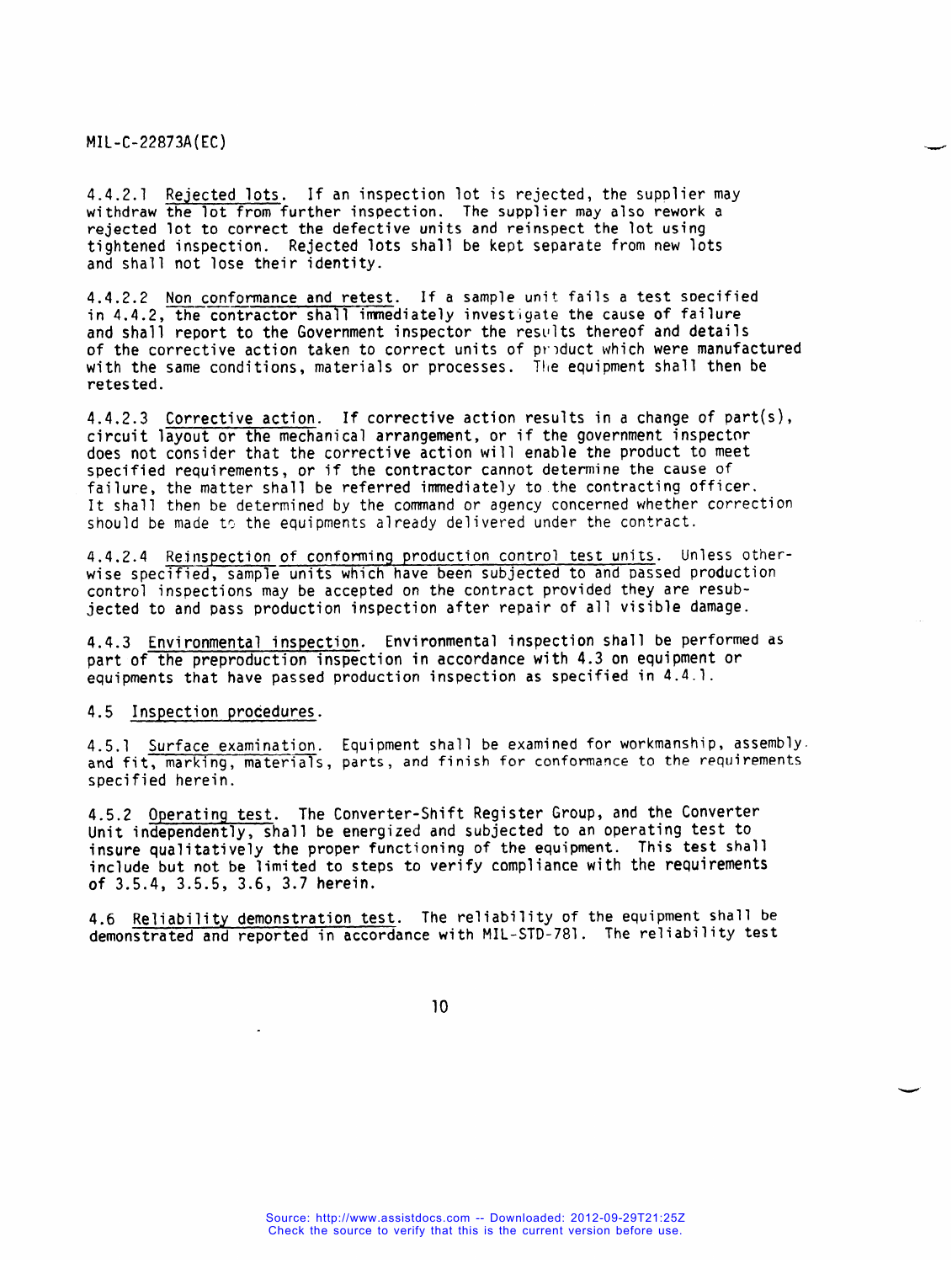**shall be performed at test level Al and test plan XXV for the initial production unit. The specified MTBF (8.) shall be 2500 hours for the reliability test. The reliability test shall be successfully completed ~rior to Government ~~ acceptance of artyequipment.**

**4.6.1 Reliability test plan. The contractor shall prepare a detailed test plan describing the procedures, in accordance with MIL-STD-781** to be used **for the reliability test. Test parameters and conditions shall be in accordance with**  $t$ he equipment operational requirements as defined in the equipment specification. **Performance parameters to be measured during the reliability test shall be in accordance with the equipment specification. Debugging and burn-in prior to the reliability test shall be limited to the debugginq ant burn-in to be performed on all production equipment prior to delivery to the Government. No preventative maintenance shall be performed during the reliability test. At least ninety (90) days prior to the start of the reliability test, the contractor shall submit a reliability test plan to the procuring activity for Government approval, with an information copy to NAVELEX Code 047.**

**4.6.2 Failure. Failure shall be de{inet as a-ivmalzJr!ctionor parameter ceviat:on that Prevents the equipment from performing within the operational requirements set forth herein. All failures shall be considered relevant unless determined by the procuring activity to be caused by a condition external to the equipment under test which is not a test requirement and not encountered in service. Only relevant failures shall be counted during the reliability test for an accept or reject decision.**

**4.6.3 Reliability test report. The contractor shall submit a report on the procedures, results, test data and conclusions of the reliability test. Al1 test records shall be submitted with the reliability test reports. The reliability test report shall be submitted to the procuring activity, for approval,** with an information copy to NAVELEX 047, within twenty (20) days **after completion of the reliability test.**

#### **5. PREPARATION FOR DELIVERY**

**5.1 Preservation, packaqing, packina and markinq\_. Unless cltherwises~ecified preparation for delivery shall be in accordance with the applicable levels of preservation and packaging, packing and marking specified in MIL-E-17555 (see 6.2).**

**(The preparation for delivery requirements specified herein apply only for direct Government procurements. Preparation for delivery requirements of referenced documents listed in Section 2 do not apply unless specifically stated in the contract or order. Preparation for delivery requirements for products procured by contractor shall be specified in the individual order).**